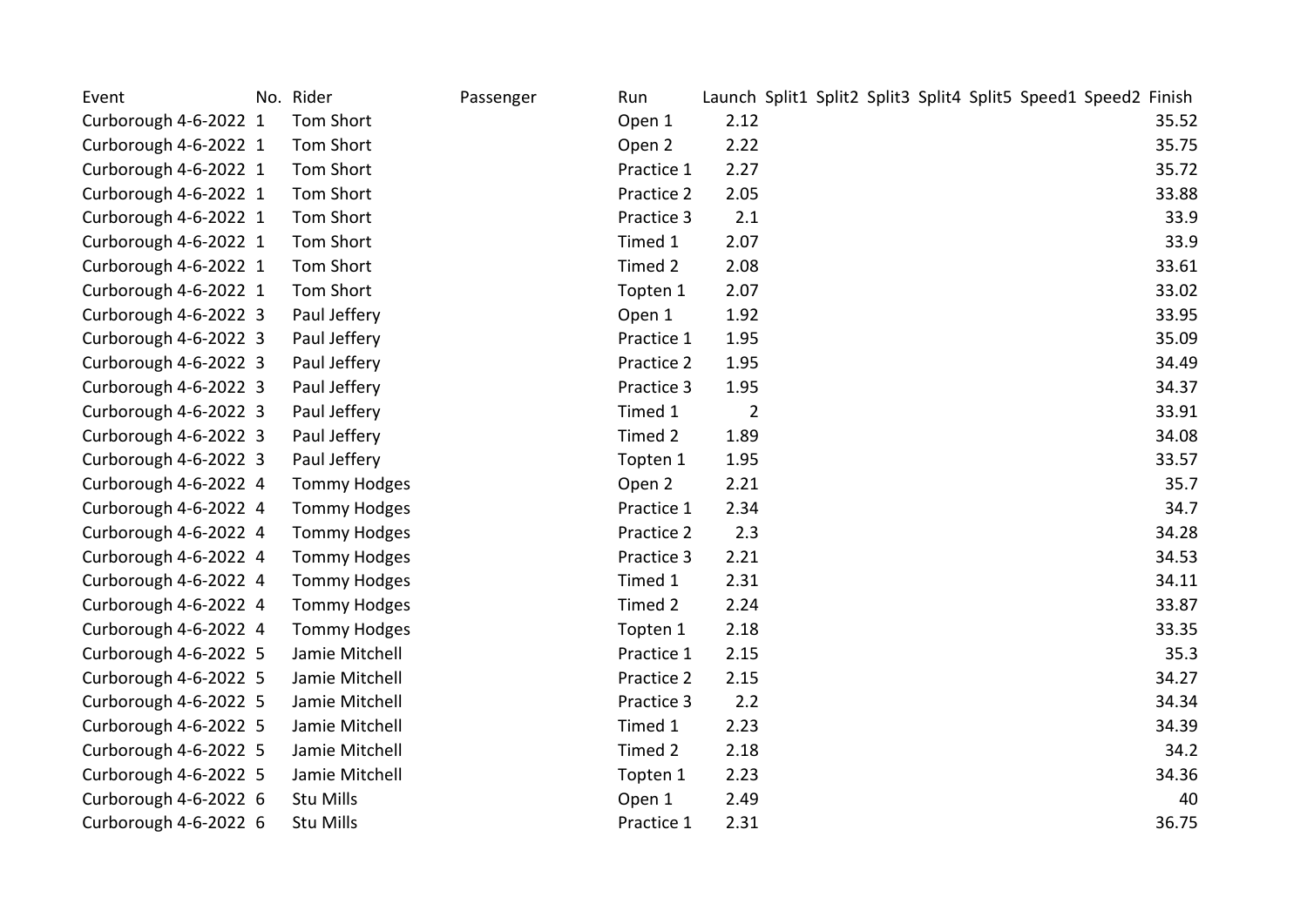| Curborough 4-6-2022 6                 | <b>Stu Mills</b>  | Practice 2 | 2.45 | 35.96 |
|---------------------------------------|-------------------|------------|------|-------|
| Curborough 4-6-2022 6                 | Stu Mills         | Practice 3 | 2.19 | 35.72 |
| Curborough 4-6-2022 6                 | Stu Mills         | Timed 1    | 2.18 | 36.11 |
| Curborough 4-6-2022 6                 | Stu Mills         | Timed 2    | 2.17 | 35.06 |
| Curborough 4-6-2022 6                 | Stu Mills         | Topten 1   | 2.16 | 34.9  |
| Curborough 4-6-2022 8                 | <b>Guy Ursell</b> | Open 2     | 2.15 | 36.01 |
| Curborough 4-6-2022 8                 | Guy Ursell        | Practice 1 | 2.21 | 35.98 |
| Curborough 4-6-2022 8                 | <b>Guy Ursell</b> | Practice 2 | 2.09 | 35.34 |
| Curborough 4-6-2022 8                 | <b>Guy Ursell</b> | Practice 3 | 2.18 | 35.82 |
| Curborough 4-6-2022 8                 | <b>Guy Ursell</b> | Timed 1    | 2.16 | 35.98 |
| Curborough 4-6-2022 8                 | <b>Guy Ursell</b> | Timed 2    | 2.08 | 35.57 |
| Curborough 4-6-2022 8                 | <b>Guy Ursell</b> | Topten 1   | 2.1  | 34.81 |
| Curborough 4-6-2022 9                 | David Peat        | Practice 1 | 2.08 | 37.54 |
| Curborough 4-6-2022 9                 | David Peat        | Practice 2 | 2.01 | 36.84 |
| Curborough 4-6-2022 9                 | David Peat        | Practice 3 | 2.03 | 36.39 |
| Curborough 4-6-2022 9                 | David Peat        | Timed 1    | 2.08 | 36.18 |
| Curborough 4-6-2022 9                 | David Peat        | Timed 2    | 1.99 | 35.52 |
| Curborough 4-6-2022 9                 | David Peat        | Topten 1   | 2.04 | 35.52 |
| Curborough 4-6-2022 10                | Peter Short       | Practice 1 | 2.08 | 36.15 |
| Curborough 4-6-2022 10                | Peter Short       | Practice 2 | 2.09 | 35.51 |
| Curborough 4-6-2022 10                | Peter Short       | Timed 1    | 2.01 | 35.05 |
| Curborough 4-6-2022 10                | Peter Short       | Timed 2    | 2.04 | 34.61 |
| Curborough 4-6-2022 10 Peter Short    |                   | Topten 1   | 2.01 | 34.23 |
| Curborough 4-6-2022 244 Patrick Evans |                   | Open 1     | 2.25 | 37.78 |
| Curborough 4-6-2022 244 Patrick Evans |                   | Open 2     | 2.22 | 36.99 |
| Curborough 4-6-2022 244 Patrick Evans |                   | Practice 1 | 2.39 | 38.43 |
| Curborough 4-6-2022 244 Patrick Evans |                   | Practice 2 |      | 37.7  |
| Curborough 4-6-2022 244 Patrick Evans |                   | Practice 3 | 2.23 | 37.18 |
| Curborough 4-6-2022 244 Patrick Evans |                   | Timed 1    | 2.23 | 36.73 |
| Curborough 4-6-2022 244 Patrick Evans |                   | Timed 2    | 2.44 | 38.56 |
| Curborough 4-6-2022 247 Adam Bentley  |                   | Practice 1 | 2.31 | 45.88 |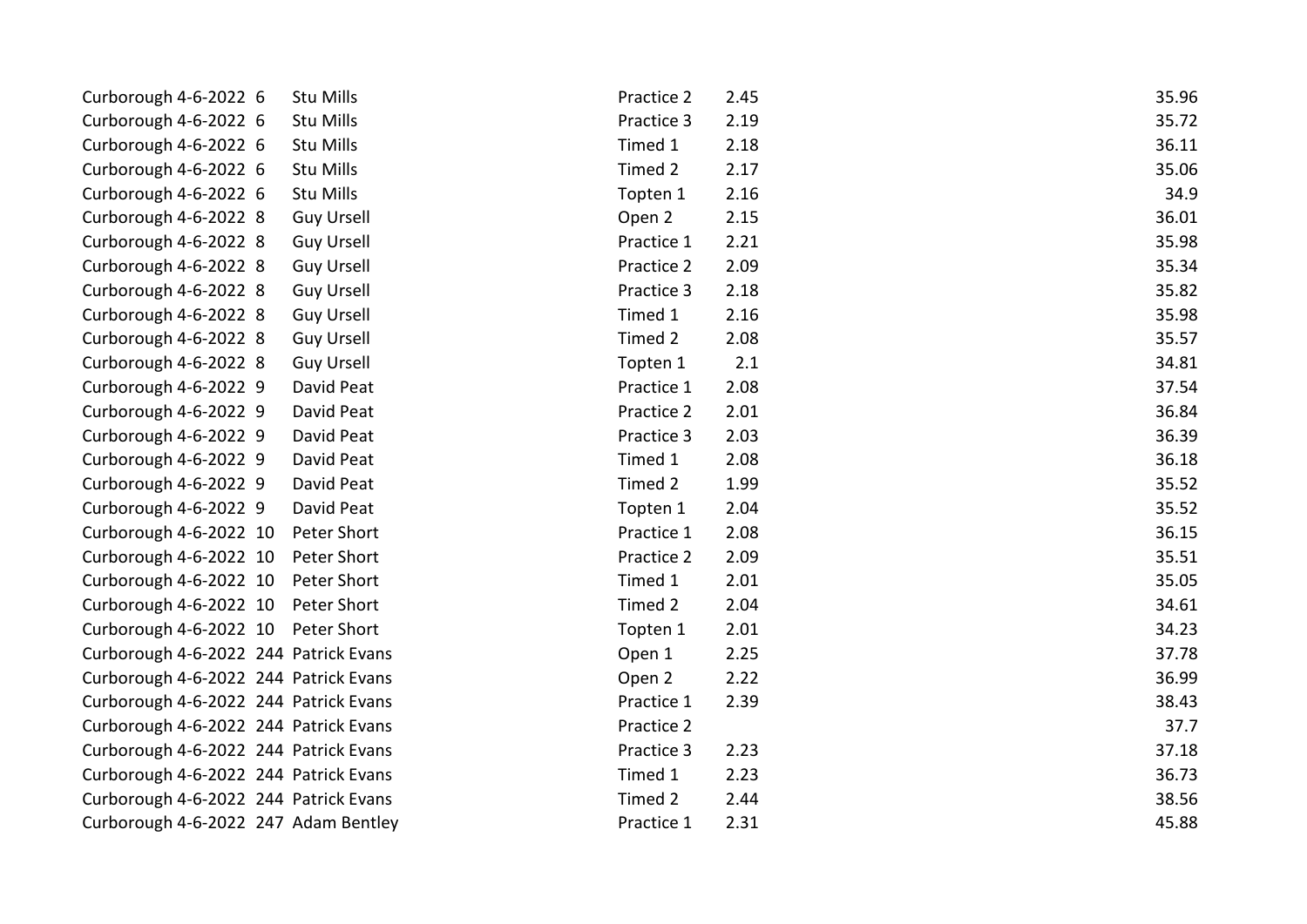| Curborough 4-6-2022 247 Adam Bentley | Practice 2 |      | 46    |
|--------------------------------------|------------|------|-------|
| Curborough 4-6-2022 247 Adam Bentley | Practice 3 | 2.59 | 44.7  |
| Curborough 4-6-2022 247 Adam Bentley | Timed 1    | 2.65 | 44.89 |
| Curborough 4-6-2022 247 Adam Bentley | Timed 2    | 2.6  | 44.66 |
| Curborough 4-6-2022 254 Peter Jordan | Open 1     | 2.34 | 42.68 |
| Curborough 4-6-2022 254 Peter Jordan | Open 2     | 2.35 | 46.69 |
| Curborough 4-6-2022 254 Peter Jordan | Practice 1 | 2.39 | 44.1  |
| Curborough 4-6-2022 254 Peter Jordan | Practice 2 |      | 45.11 |
| Curborough 4-6-2022 254 Peter Jordan | Practice 3 | 2.28 | 42.65 |
| Curborough 4-6-2022 254 Peter Jordan | Timed 1    | 2.32 | 43.16 |
| Curborough 4-6-2022 254 Peter Jordan | Timed 2    | 2.34 | 42.31 |
| Curborough 4-6-2022 265 Harvey Mills | Practice 1 | 2.66 | 41    |
| Curborough 4-6-2022 265 Harvey Mills | Practice 2 | 2.6  | 50.86 |
| Curborough 4-6-2022 265 Harvey Mills | Practice 3 | 2.51 | 39.92 |
| Curborough 4-6-2022 265 Harvey Mills | Timed 1    | 2.44 | 38.93 |
| Curborough 4-6-2022 265 Harvey Mills | Timed 2    | 2.27 | 56.28 |
| Curborough 4-6-2022 310 Doug Parnell | Open 1     | 2.4  | 40.8  |
| Curborough 4-6-2022 310 Doug Parnell | Practice 1 | 2.54 | 41.65 |
| Curborough 4-6-2022 310 Doug Parnell | Practice 2 | 2.44 | 40.77 |
| Curborough 4-6-2022 310 Doug Parnell | Practice 3 | 2.39 | 40.65 |
| Curborough 4-6-2022 310 Doug Parnell | Timed 1    | 2.52 | 41.57 |
| Curborough 4-6-2022 310 Doug Parnell | Timed 2    | 2.43 | 41.34 |
| Curborough 4-6-2022 313 Simon Wilson | Open 1     | 2.46 | 39.41 |
| Curborough 4-6-2022 313 Simon Wilson | Practice 1 | 2.53 | 39.58 |
| Curborough 4-6-2022 313 Simon Wilson | Practice 2 | 2.58 | 38.55 |
| Curborough 4-6-2022 313 Simon Wilson | Practice 3 | 2.48 | 38.8  |
| Curborough 4-6-2022 313 Simon Wilson | Timed 1    | 2.46 | 39.4  |
| Curborough 4-6-2022 313 Simon Wilson | Timed 2    | 2.57 | 39.29 |
| Curborough 4-6-2022 319 Guy Ursell   | Open 1     | 2.36 | 38.15 |
| Curborough 4-6-2022 319 Guy Ursell   | Practice 1 | 2.54 | 39.03 |
| Curborough 4-6-2022 319 Guy Ursell   | Practice 2 | 2.26 | 38.1  |
|                                      |            |      |       |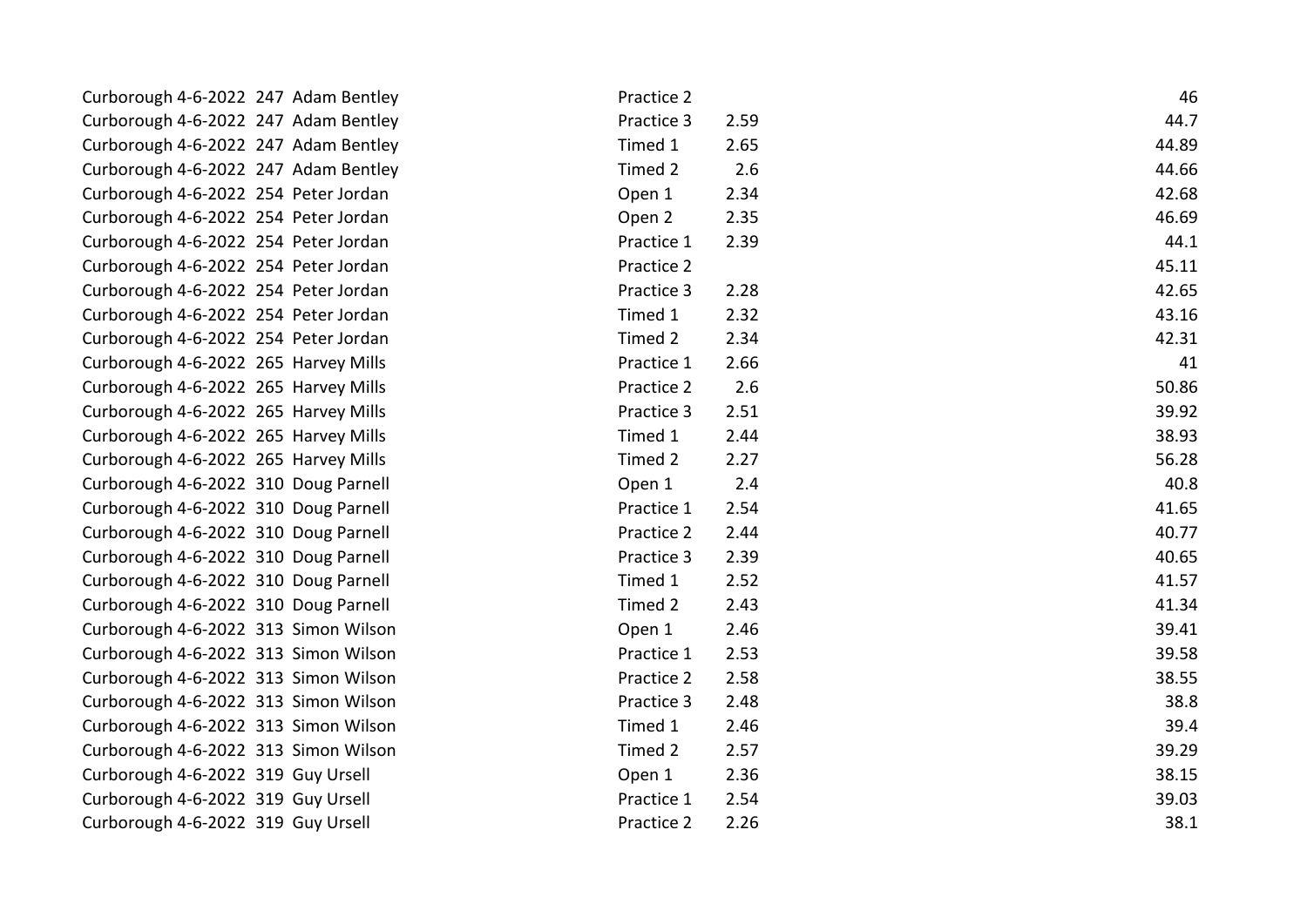| Curborough 4-6-2022 319 Guy Ursell    | Practice 3 | 2.35 | 38.1  |
|---------------------------------------|------------|------|-------|
| Curborough 4-6-2022 319 Guy Ursell    | Timed 1    | 2.46 | 38.7  |
| Curborough 4-6-2022 319 Guy Ursell    | Timed 2    | 2.33 | 39.28 |
| Curborough 4-6-2022 335 Richard Peaty | Open 1     | 2.21 | 37.54 |
| Curborough 4-6-2022 335 Richard Peaty | Open 2     | 2.34 | 38.04 |
| Curborough 4-6-2022 335 Richard Peaty | Practice 1 | 2.26 | 40.08 |
| Curborough 4-6-2022 335 Richard Peaty | Practice 2 | 2.32 | 38.09 |
| Curborough 4-6-2022 335 Richard Peaty | Practice 3 | 2.14 | 37.64 |
| Curborough 4-6-2022 335 Richard Peaty | Timed 1    | 2.11 | 37.41 |
| Curborough 4-6-2022 335 Richard Peaty | Timed 2    | 2.18 | 37.98 |
| Curborough 4-6-2022 370 Mike Tilley   | Open 1     | 2.07 | 36.77 |
| Curborough 4-6-2022 370 Mike Tilley   | Open 2     | 2.11 | 35.77 |
| Curborough 4-6-2022 370 Mike Tilley   | Practice 1 | 2.08 | 38.17 |
| Curborough 4-6-2022 370 Mike Tilley   | Practice 2 | 2.06 | 37.09 |
| Curborough 4-6-2022 370 Mike Tilley   | Practice 3 | 2.06 | 36.93 |
| Curborough 4-6-2022 370 Mike Tilley   | Timed 1    | 2.08 | 36.94 |
| Curborough 4-6-2022 370 Mike Tilley   | Timed 2    | 2.11 | 36.13 |
| Curborough 4-6-2022 378 Steve Atkins  | Practice 1 | 2.94 | 44.34 |
| Curborough 4-6-2022 378 Steve Atkins  | Practice 2 | 2.65 | 42.94 |
| Curborough 4-6-2022 378 Steve Atkins  | Practice 3 | 2.71 | 42.49 |
| Curborough 4-6-2022 378 Steve Atkins  | Timed 1    | 2.73 | 41.95 |
| Curborough 4-6-2022 378 Steve Atkins  | Timed 2    | 2.81 | 42.66 |
| Curborough 4-6-2022 388 Douglas Woof  | Open 1     | 2.67 | 44    |
| Curborough 4-6-2022 388 Douglas Woof  | Practice 1 | 2.58 | 45.13 |
| Curborough 4-6-2022 388 Douglas Woof  | Practice 2 | 2.79 | 44.48 |
| Curborough 4-6-2022 388 Douglas Woof  | Practice 3 | 2.6  | 43.57 |
| Curborough 4-6-2022 388 Douglas Woof  | Timed 1    | 2.87 | 45.84 |
| Curborough 4-6-2022 388 Douglas Woof  | Timed 2    | 2.57 | 43.71 |
| Curborough 4-6-2022 500 Gavin Shaw    | Practice 1 | 2.66 | 46.24 |
| Curborough 4-6-2022 500 Gavin Shaw    | Practice 2 | 2.52 | 44.87 |
| Curborough 4-6-2022 500 Gavin Shaw    | Practice 3 | 2.46 | 44.6  |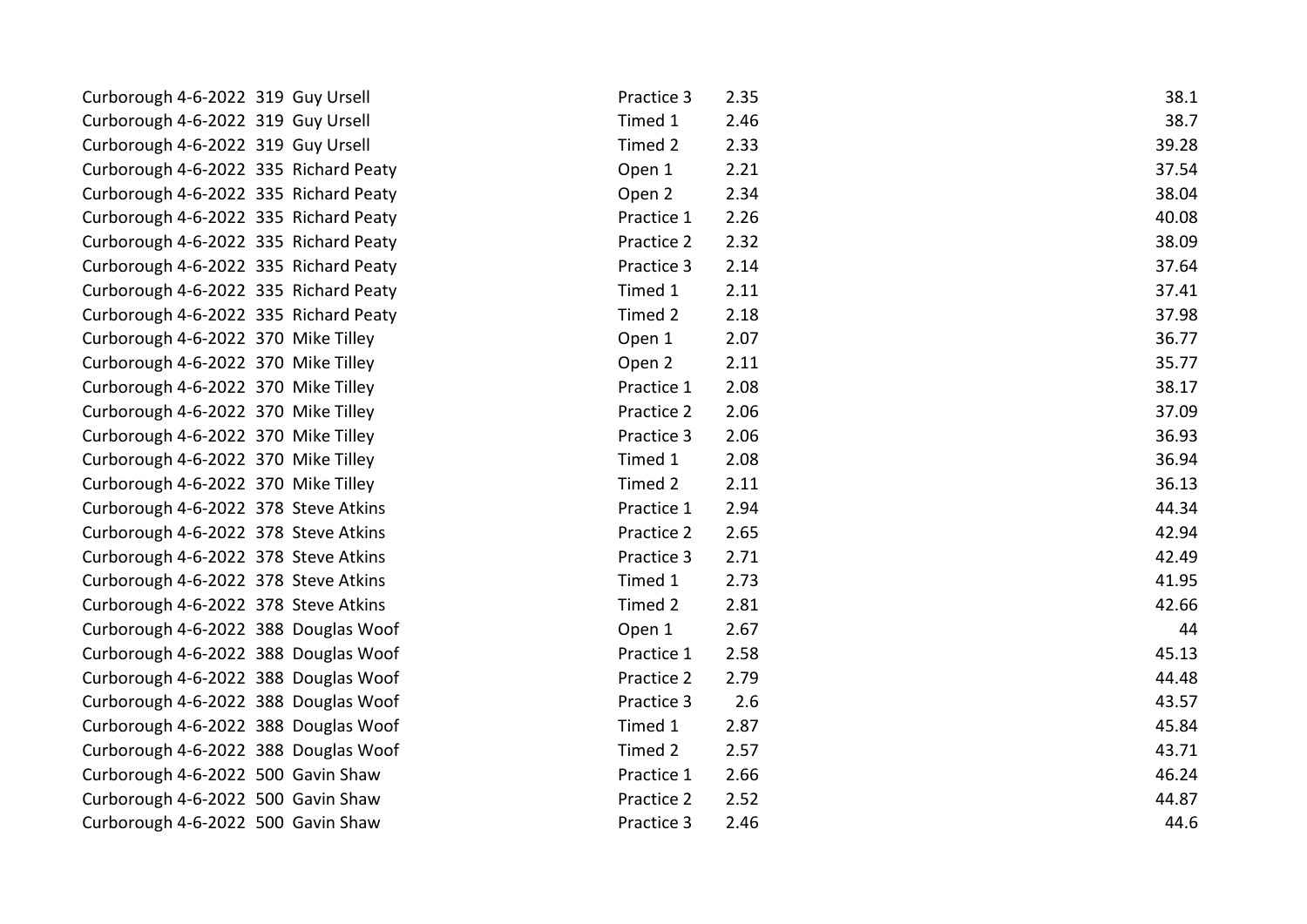| Curborough 4-6-2022 500 Gavin Shaw    | Timed 1    | 2.45 | 44.91 |
|---------------------------------------|------------|------|-------|
| Curborough 4-6-2022 500 Gavin Shaw    | Timed 2    | 2.49 | 45.34 |
| Curborough 4-6-2022 501 Nigel Windys  | Open 1     | 2.34 | 37.24 |
| Curborough 4-6-2022 501 Nigel Windys  | Practice 1 | 2.34 | 38.9  |
| Curborough 4-6-2022 501 Nigel Windys  | Practice 2 | 2.29 | 38.06 |
| Curborough 4-6-2022 501 Nigel Windys  | Practice 3 | 2.36 | 37.56 |
| Curborough 4-6-2022 501 Nigel Windys  | Timed 1    | 2.34 | 37.4  |
| Curborough 4-6-2022 501 Nigel Windys  | Timed 2    | 2.35 | 37.15 |
| Curborough 4-6-2022 505 Alan Jolly    | Open 2     | 2.37 | 37.74 |
| Curborough 4-6-2022 505 Alan Jolly    | Practice 1 | 2.35 | 38.77 |
| Curborough 4-6-2022 505 Alan Jolly    | Practice 2 | 2.42 | 38.28 |
| Curborough 4-6-2022 505 Alan Jolly    | Practice 3 | 2.39 | 37.78 |
| Curborough 4-6-2022 505 Alan Jolly    | Timed 1    | 2.34 | 37.89 |
| Curborough 4-6-2022 505 Alan Jolly    | Timed 2    | 2.36 | 37.39 |
| Curborough 4-6-2022 512 Steve Atkins  | Open 1     | 2.64 | 40.91 |
| Curborough 4-6-2022 512 Steve Atkins  | Open 2     | 3.13 | 41.95 |
| Curborough 4-6-2022 512 Steve Atkins  | Practice 1 |      | 41.77 |
| Curborough 4-6-2022 512 Steve Atkins  | Practice 2 | 2.61 | 41.1  |
| Curborough 4-6-2022 512 Steve Atkins  | Practice 3 | 2.53 | 40.79 |
| Curborough 4-6-2022 512 Steve Atkins  | Timed 1    | 2.55 | 40.48 |
| Curborough 4-6-2022 512 Steve Atkins  | Timed 2    | 2.67 | 40.35 |
| Curborough 4-6-2022 515 Patrick Dolan | Open 1     | 2.23 | 35.93 |
| Curborough 4-6-2022 515 Patrick Dolan | Practice 1 | 2.23 | 38.56 |
| Curborough 4-6-2022 515 Patrick Dolan | Practice 2 | 2.21 | 37.62 |
| Curborough 4-6-2022 515 Patrick Dolan | Practice 3 | 2.17 | 36.92 |
| Curborough 4-6-2022 515 Patrick Dolan | Timed 1    | 2.16 | 36.41 |
| Curborough 4-6-2022 515 Patrick Dolan | Timed 2    | 2.21 | 36.21 |
| Curborough 4-6-2022 521 Terry Hall    | Practice 1 | 2.48 | 39.06 |
| Curborough 4-6-2022 521 Terry Hall    | Practice 2 | 2.2  | 36.54 |
| Curborough 4-6-2022 521 Terry Hall    | Practice 3 | 2.41 | 37.08 |
| Curborough 4-6-2022 521 Terry Hall    | Timed 1    | 2.34 | 36.93 |
|                                       |            |      |       |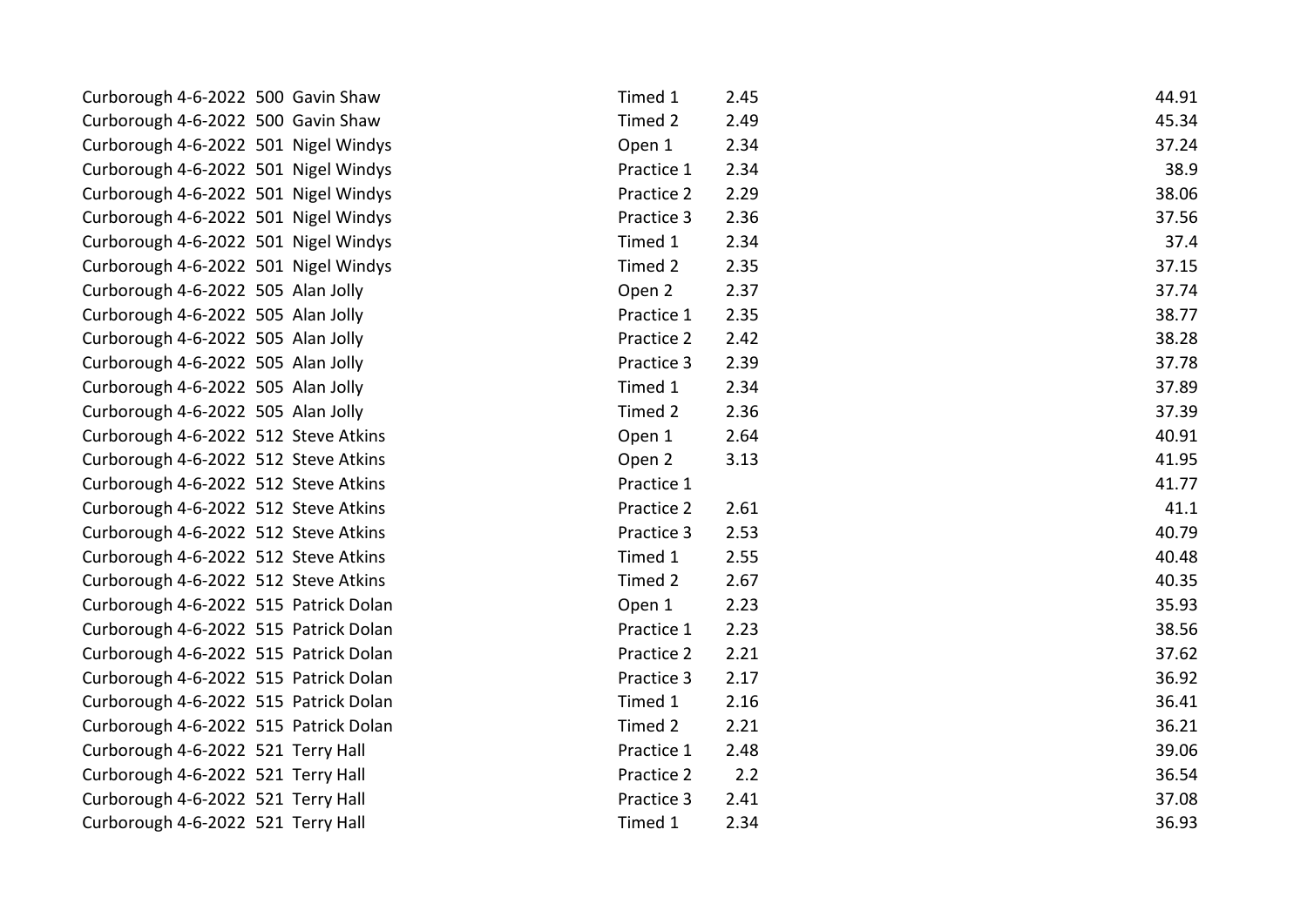| Curborough 4-6-2022 521 Terry Hall    | Timed 2    | 2.4  | 36.22 |
|---------------------------------------|------------|------|-------|
| Curborough 4-6-2022 524 Tony Whittle  | Practice 1 | 2.48 | 45.07 |
| Curborough 4-6-2022 524 Tony Whittle  | Practice 2 | 2.46 | 43.49 |
| Curborough 4-6-2022 524 Tony Whittle  | Practice 3 | 2.38 | 44    |
| Curborough 4-6-2022 524 Tony Whittle  | Timed 1    | 2.46 | 42.99 |
| Curborough 4-6-2022 524 Tony Whittle  | Timed 2    | 2.47 | 43.52 |
| Curborough 4-6-2022 531 Doug Parnell  | Open 1     | 2.18 | 39.24 |
| Curborough 4-6-2022 531 Doug Parnell  | Practice 1 |      | 41.12 |
| Curborough 4-6-2022 531 Doug Parnell  | Practice 2 | 2.29 | 39.27 |
| Curborough 4-6-2022 531 Doug Parnell  | Practice 3 | 2.29 | 39.12 |
| Curborough 4-6-2022 531 Doug Parnell  | Timed 1    | 2.22 | 38.9  |
| Curborough 4-6-2022 531 Doug Parnell  | Timed 2    | 2.3  | 38.85 |
| Curborough 4-6-2022 539 Patrick Evans | Practice 1 | 2.2  | 37.92 |
| Curborough 4-6-2022 539 Patrick Evans | Practice 2 | 2.19 | 37.77 |
| Curborough 4-6-2022 539 Patrick Evans | Practice 3 | 2.18 | 36.85 |
| Curborough 4-6-2022 550 Tommy Hodges  | Open 1     | 2.13 | 35.77 |
| Curborough 4-6-2022 550 Tommy Hodges  | Open 2     | 2.14 | 36.28 |
| Curborough 4-6-2022 550 Tommy Hodges  | Practice 1 | 2.22 | 34.71 |
| Curborough 4-6-2022 550 Tommy Hodges  | Practice 2 | 2.21 | 34.45 |
| Curborough 4-6-2022 550 Tommy Hodges  | Practice 3 | 2.21 | 34.23 |
| Curborough 4-6-2022 550 Tommy Hodges  | Timed 1    | 2.15 | 34.63 |
| Curborough 4-6-2022 550 Tommy Hodges  | Timed 2    | 2.17 | 33.94 |
| Curborough 4-6-2022 553 Richard Peaty | Open 2     | 2.18 | 37.01 |
| Curborough 4-6-2022 553 Richard Peaty | Practice 1 | 2.36 | 37.77 |
| Curborough 4-6-2022 553 Richard Peaty | Practice 2 | 2.16 | 37.37 |
| Curborough 4-6-2022 553 Richard Peaty | Practice 3 | 2.16 | 37.26 |
| Curborough 4-6-2022 553 Richard Peaty | Timed 1    | 2.2  | 37.27 |
| Curborough 4-6-2022 553 Richard Peaty | Timed 2    | 2.12 | 36.89 |
| Curborough 4-6-2022 558 Tom Short     | Open 2     | 2.25 | 36.37 |
| Curborough 4-6-2022 558 Tom Short     | Practice 1 | 2.33 | 35.4  |
| Curborough 4-6-2022 558 Tom Short     | Practice 2 | 2.2  | 34.63 |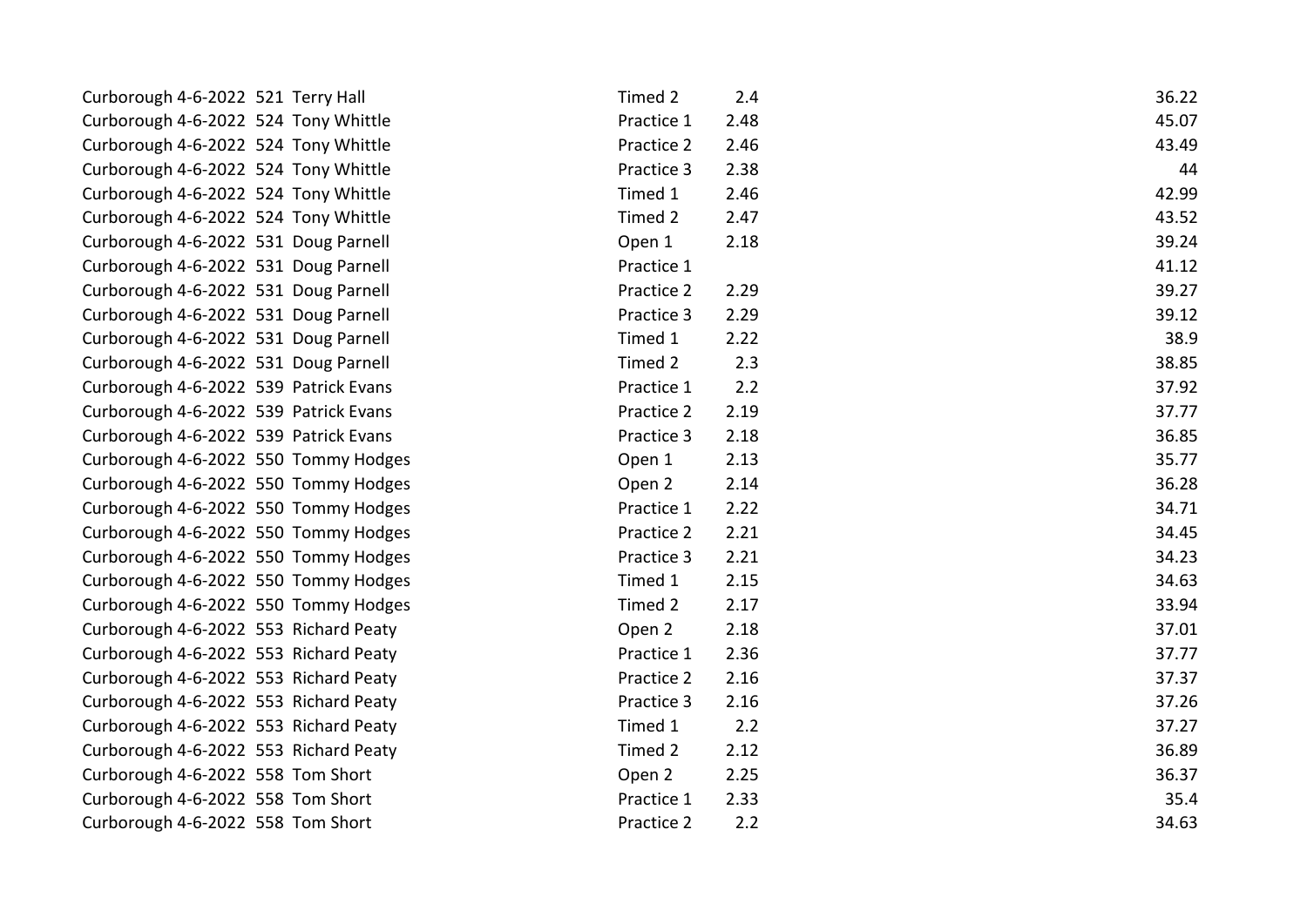| Curborough 4-6-2022 558 Tom Short    | Practice 3 | 2.19 | 34.75 |
|--------------------------------------|------------|------|-------|
| Curborough 4-6-2022 558 Tom Short    | Timed 1    | 2.2  | 34.32 |
| Curborough 4-6-2022 558 Tom Short    | Timed 2    | 2.12 | 34.22 |
| Curborough 4-6-2022 583 Callum Short | Open 1     | 2.17 | 35.2  |
| Curborough 4-6-2022 583 Callum Short | Practice 1 | 2.17 | 35.38 |
| Curborough 4-6-2022 583 Callum Short | Practice 2 | 2.15 | 35.25 |
| Curborough 4-6-2022 583 Callum Short | Practice 3 | 2.1  | 34.89 |
| Curborough 4-6-2022 583 Callum Short | Timed 1    | 2.14 | 34.99 |
| Curborough 4-6-2022 583 Callum Short | Timed 2    | 2.12 | 35.15 |
| Curborough 4-6-2022 588 Peter Short  | Practice 1 | 2.14 | 36.87 |
| Curborough 4-6-2022 588 Peter Short  | Practice 2 | 2.14 | 35.39 |
| Curborough 4-6-2022 588 Peter Short  | Practice 3 | 2.13 | 35.06 |
| Curborough 4-6-2022 588 Peter Short  | Timed 1    | 2.14 | 35.55 |
| Curborough 4-6-2022 588 Peter Short  | Timed 2    | 2.11 | 35.45 |
| Curborough 4-6-2022 589 Adam Bentley | Open 1     | 2.48 | 43.22 |
| Curborough 4-6-2022 589 Adam Bentley | Practice 1 |      | 45.59 |
| Curborough 4-6-2022 589 Adam Bentley | Practice 2 | 2.44 | 44.54 |
| Curborough 4-6-2022 589 Adam Bentley | Practice 3 | 2.28 | 43.19 |
| Curborough 4-6-2022 589 Adam Bentley | Timed 1    | 2.41 | 43.76 |
| Curborough 4-6-2022 589 Adam Bentley | Timed 2    | 2.69 | 44.06 |
| Curborough 4-6-2022 590 Keith Haines | Open 1     | 2.38 | 36.83 |
| Curborough 4-6-2022 590 Keith Haines | Practice 1 | 2.38 | 36.94 |
| Curborough 4-6-2022 590 Keith Haines | Practice 2 | 2.32 | 37.03 |
| Curborough 4-6-2022 590 Keith Haines | Practice 3 | 2.39 | 36.53 |
| Curborough 4-6-2022 590 Keith Haines | Timed 1    | 2.24 | 36.97 |
| Curborough 4-6-2022 590 Keith Haines | Timed 2    | 2.3  | 36.29 |
| Curborough 4-6-2022 598 Mike Tilley  | Open 2     | 2.05 | 36.77 |
| Curborough 4-6-2022 598 Mike Tilley  | Practice 1 | 2.26 | 37.99 |
| Curborough 4-6-2022 598 Mike Tilley  | Practice 2 | 2.09 | 40.1  |
| Curborough 4-6-2022 598 Mike Tilley  | Practice 3 | 2.12 | 37.19 |
| Curborough 4-6-2022 598 Mike Tilley  | Timed 1    | 2.1  | 36.7  |
|                                      |            |      |       |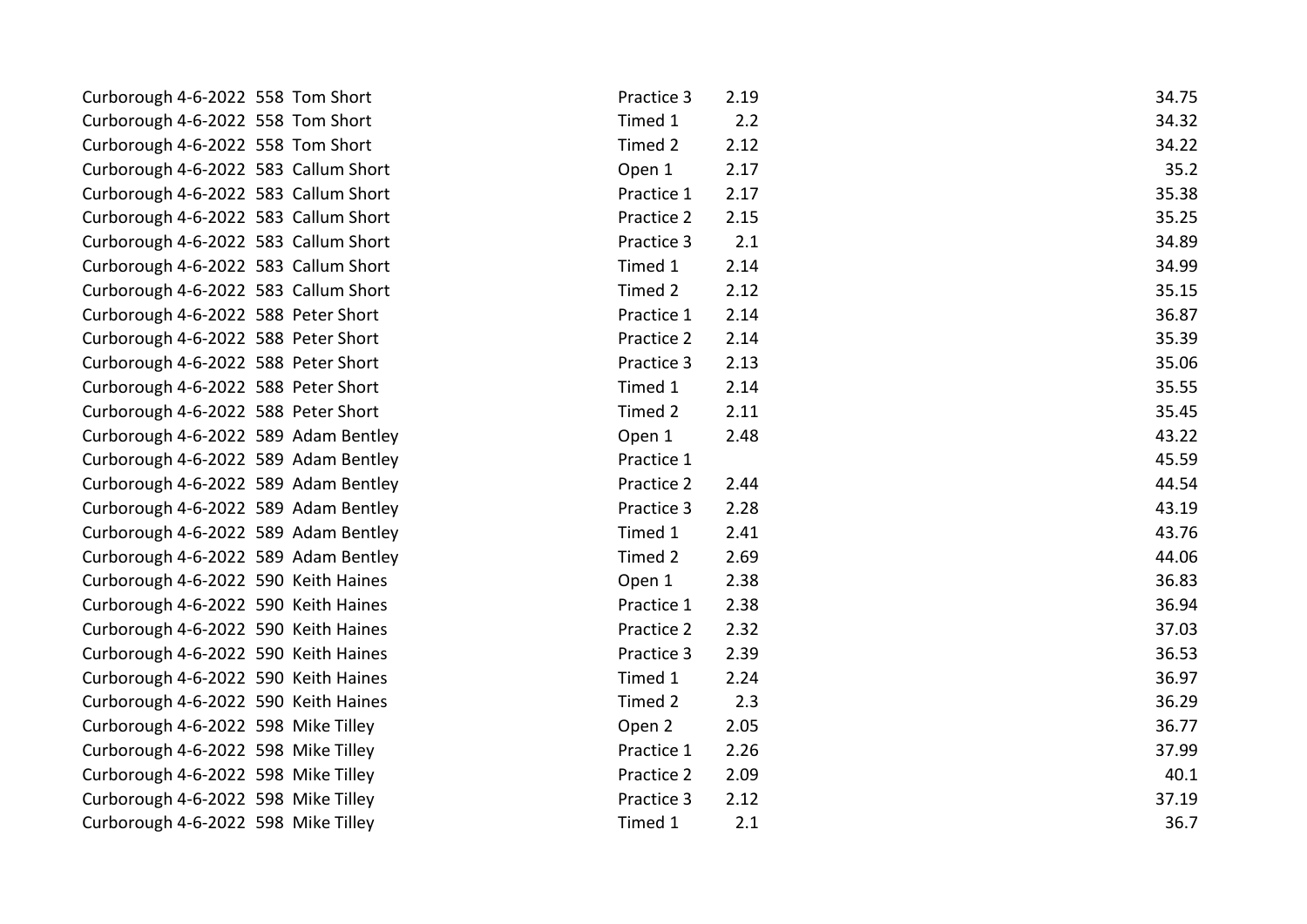| Curborough 4-6-2022 598 Mike Tilley   |                                           | Timed 2    | 2.11 | 36.18 |
|---------------------------------------|-------------------------------------------|------------|------|-------|
|                                       | Curborough 4-6-2022 709 Matthew Moggridge | Open 2     | 2.33 | 38.92 |
|                                       | Curborough 4-6-2022 709 Matthew Moggridge | Practice 1 | 2.64 | 42.02 |
|                                       | Curborough 4-6-2022 709 Matthew Moggridge | Practice 2 | 2.43 | 40.03 |
|                                       | Curborough 4-6-2022 709 Matthew Moggridge | Practice 3 | 2.49 | 39.32 |
|                                       | Curborough 4-6-2022 709 Matthew Moggridge | Timed 1    | 2.57 | 39.56 |
|                                       | Curborough 4-6-2022 709 Matthew Moggridge | Timed 2    | 2.46 | 38.82 |
| Curborough 4-6-2022 710 Mark Williams |                                           | Practice 1 | 2.48 | 41.22 |
| Curborough 4-6-2022 710 Mark Williams |                                           | Practice 2 | 2.63 | 39.25 |
| Curborough 4-6-2022 710 Mark Williams |                                           | Practice 3 | 2.54 | 38.58 |
| Curborough 4-6-2022 710 Mark Williams |                                           | Timed 1    | 2.51 | 38.62 |
| Curborough 4-6-2022 710 Mark Williams |                                           | Timed 2    | 2.46 | 38.29 |
| Curborough 4-6-2022 721 Terry Hall    |                                           | Open 1     | 2.35 | 36.83 |
| Curborough 4-6-2022 721 Terry Hall    |                                           | Practice 1 | 2.39 | 37.5  |
| Curborough 4-6-2022 721 Terry Hall    |                                           | Practice 2 | 2.23 | 37.17 |
| Curborough 4-6-2022 721 Terry Hall    |                                           | Practice 3 | 2.36 | 37.58 |
| Curborough 4-6-2022 721 Terry Hall    |                                           | Timed 1    | 2.29 | 37.02 |
| Curborough 4-6-2022 721 Terry Hall    |                                           | Timed 2    | 2.37 | 36.65 |
| Curborough 4-6-2022 722 David Peat    |                                           | Practice 1 | 2.1  | 39.03 |
| Curborough 4-6-2022 722 David Peat    |                                           | Practice 2 | 2.1  | 38.56 |
| Curborough 4-6-2022 722 David Peat    |                                           | Practice 3 | 2.11 | 38.49 |
| Curborough 4-6-2022 736 Mike Fidler   |                                           | Open 1     | 2.15 | 37.03 |
| Curborough 4-6-2022 736 Mike Fidler   |                                           | Open 2     | 2.1  | 36.92 |
| Curborough 4-6-2022 736 Mike Fidler   |                                           | Practice 1 | 2.15 | 37.97 |
| Curborough 4-6-2022 736 Mike Fidler   |                                           | Practice 2 | 2.11 | 38.18 |
| Curborough 4-6-2022 736 Mike Fidler   |                                           | Practice 3 | 2.14 | 38.14 |
| Curborough 4-6-2022 736 Mike Fidler   |                                           | Timed 1    | 2.21 | 37.9  |
| Curborough 4-6-2022 736 Mike Fidler   |                                           | Timed 2    | 2.17 | 37.54 |
| Curborough 4-6-2022 749 Callum Short  |                                           | Practice 1 | 2.15 | 36.04 |
| Curborough 4-6-2022 749 Callum Short  |                                           | Practice 2 | 2.08 | 36    |
| Curborough 4-6-2022 749 Callum Short  |                                           | Timed 1    | 2.18 | 34.88 |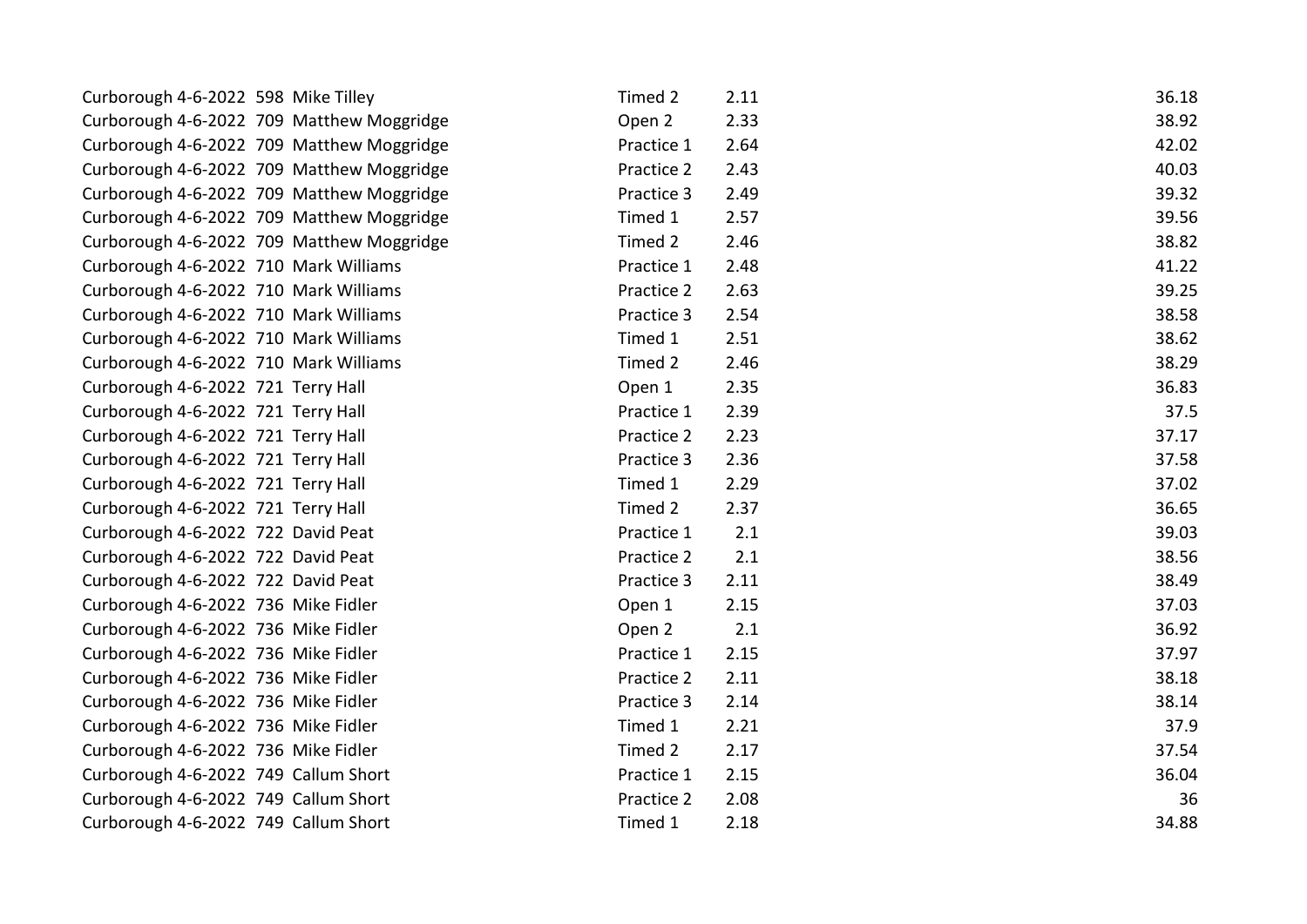| Curborough 4-6-2022 749 Callum Short   | Timed 2    | 2.11 | 34.68 |
|----------------------------------------|------------|------|-------|
| Curborough 4-6-2022 749 Callum Short   | Topten 1   | 2.07 | 34.47 |
| Curborough 4-6-2022 766 Dave Norris    | Open 2     | 2.27 | 39.25 |
| Curborough 4-6-2022 766 Dave Norris    | Practice 1 | 2.38 | 39.32 |
| Curborough 4-6-2022 766 Dave Norris    | Practice 2 | 2.39 | 37.78 |
| Curborough 4-6-2022 766 Dave Norris    | Practice 3 | 2.38 | 37.56 |
| Curborough 4-6-2022 766 Dave Norris    | Timed 1    | 2.41 | 37.59 |
| Curborough 4-6-2022 766 Dave Norris    | Timed 2    | 2.35 | 37.25 |
| Curborough 4-6-2022 769 Tony Whittle   | Open 1     | 2.28 | 43.06 |
| Curborough 4-6-2022 769 Tony Whittle   | Open 2     | 2.36 | 43.01 |
| Curborough 4-6-2022 769 Tony Whittle   | Practice 1 | 2.42 | 43.27 |
| Curborough 4-6-2022 769 Tony Whittle   | Practice 2 | 2.42 | 42.71 |
| Curborough 4-6-2022 769 Tony Whittle   | Practice 3 | 2.21 | 42.95 |
| Curborough 4-6-2022 769 Tony Whittle   | Timed 1    | 2.44 | 43.32 |
| Curborough 4-6-2022 769 Tony Whittle   | Timed 2    | 2.38 | 42.14 |
| Curborough 4-6-2022 775 Harvey Mills   | Open 1     | 2.15 | 35.56 |
| Curborough 4-6-2022 775 Harvey Mills   | Practice 1 | 2.33 | 37.09 |
| Curborough 4-6-2022 775 Harvey Mills   | Practice 2 | 2.27 | 36.12 |
| Curborough 4-6-2022 775 Harvey Mills   | Practice 3 | 2.32 | 36.09 |
| Curborough 4-6-2022 775 Harvey Mills   | Timed 1    | 2.2  | 35.99 |
| Curborough 4-6-2022 775 Harvey Mills   | Timed 2    | 2.19 | 35.96 |
| Curborough 4-6-2022 781 Jamie Mitchell | Practice 1 | 2.33 | 36.38 |
| Curborough 4-6-2022 781 Jamie Mitchell | Practice 2 | 2.08 | 35.46 |
| Curborough 4-6-2022 781 Jamie Mitchell | Practice 3 | 2.07 | 35.06 |
| Curborough 4-6-2022 781 Jamie Mitchell | Timed 1    | 2.21 | 35.2  |
| Curborough 4-6-2022 781 Jamie Mitchell | Timed 2    | 2.22 | 35.22 |
| Curborough 4-6-2022 789 Alison Self    | Practice 1 | 2.88 | 48.47 |
| Curborough 4-6-2022 789 Alison Self    | Practice 2 | 2.74 | 51.08 |
| Curborough 4-6-2022 789 Alison Self    | Practice 3 | 2.68 | 46.01 |
| Curborough 4-6-2022 789 Alison Self    | Timed 1    | 2.53 | 46.35 |
| Curborough 4-6-2022 789 Alison Self    | Timed 2    | 2.75 | 45.68 |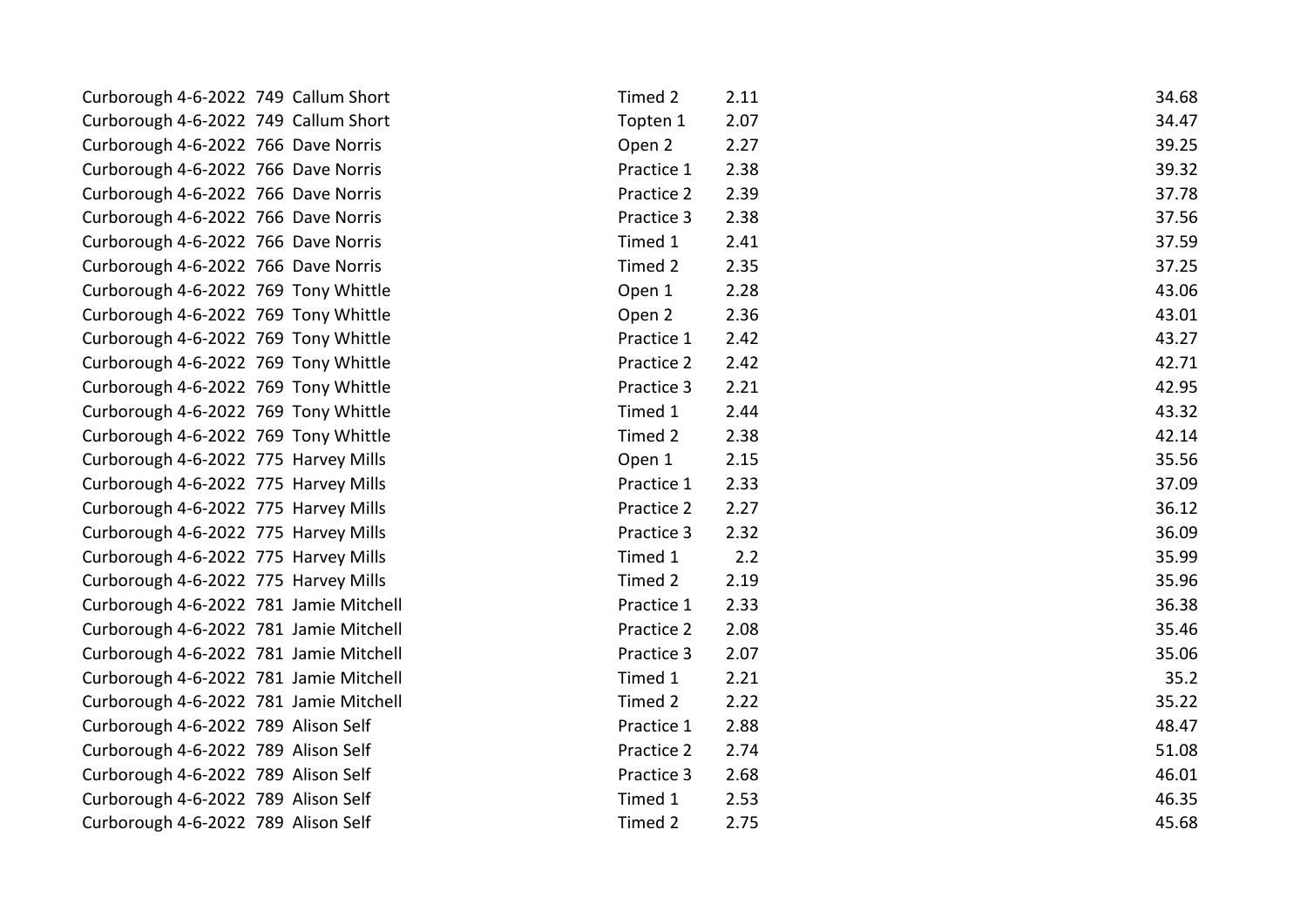| Curborough 4-6-2022 800 Alan Jolly        | Open 1     | 2.54 | 41.55 |
|-------------------------------------------|------------|------|-------|
| Curborough 4-6-2022 800 Alan Jolly        | Practice 1 | 2.25 | 37.66 |
| Curborough 4-6-2022 800 Alan Jolly        | Practice 2 | 2.19 | 36.45 |
| Curborough 4-6-2022 800 Alan Jolly        | Practice 3 | 2.11 | 36.61 |
| Curborough 4-6-2022 800 Alan Jolly        | Timed 1    | 2.1  | 35.95 |
| Curborough 4-6-2022 800 Alan Jolly        | Timed 2    | 2.08 | 35.89 |
| Curborough 4-6-2022 800 Alan Jolly        | Topten 1   | 2.21 | 35.58 |
| Curborough 4-6-2022 814 Gareth Plunkett   | Practice 1 | 2.5  | 44.61 |
| Curborough 4-6-2022 814 Gareth Plunkett   | Practice 2 | 2.42 | 43.3  |
| Curborough 4-6-2022 814 Gareth Plunkett   | Practice 3 | 2.42 | 43.29 |
| Curborough 4-6-2022 814 Gareth Plunkett   | Timed 1    | 2.42 | 42.93 |
| Curborough 4-6-2022 814 Gareth Plunkett   | Timed 2    | 2.42 | 42.9  |
| Curborough 4-6-2022 819 Matthew Moggridge | Open 2     | 2.24 | 38.61 |
| Curborough 4-6-2022 819 Matthew Moggridge | Practice 1 | 2.28 | 39.46 |
| Curborough 4-6-2022 819 Matthew Moggridge | Practice 2 | 2.15 | 37.55 |
| Curborough 4-6-2022 819 Matthew Moggridge | Practice 3 | 2.11 | 37.55 |
| Curborough 4-6-2022 819 Matthew Moggridge | Timed 1    | 2.15 | 37.48 |
| Curborough 4-6-2022 819 Matthew Moggridge | Timed 2    | 2.12 | 36.88 |
| Curborough 4-6-2022 823 Nigel Wheatley    | Open 1     | 2.42 | 42.17 |
| Curborough 4-6-2022 823 Nigel Wheatley    | Open 2     | 2.47 | 43.14 |
| Curborough 4-6-2022 823 Nigel Wheatley    | Practice 1 | 2.5  | 44.33 |
| Curborough 4-6-2022 823 Nigel Wheatley    | Practice 2 | 2.47 | 43.57 |
| Curborough 4-6-2022 823 Nigel Wheatley    | Practice 3 | 2.41 | 42.73 |
| Curborough 4-6-2022 823 Nigel Wheatley    | Timed 1    | 2.39 | 42.51 |
| Curborough 4-6-2022 823 Nigel Wheatley    | Timed 2    | 2.34 | 42.55 |
| Curborough 4-6-2022 826 David Norris      | Open 1     | 2.41 | 37.06 |
| Curborough 4-6-2022 826 David Norris      | Open 2     | 2.33 | 39.61 |
| Curborough 4-6-2022 826 David Norris      | Practice 1 | 2.49 | 38.66 |
| Curborough 4-6-2022 826 David Norris      | Practice 2 | 2.42 | 37.95 |
| Curborough 4-6-2022 826 David Norris      | Practice 3 | 2.46 | 37.66 |
| Curborough 4-6-2022 826 David Norris      | Timed 1    | 2.5  | 37.63 |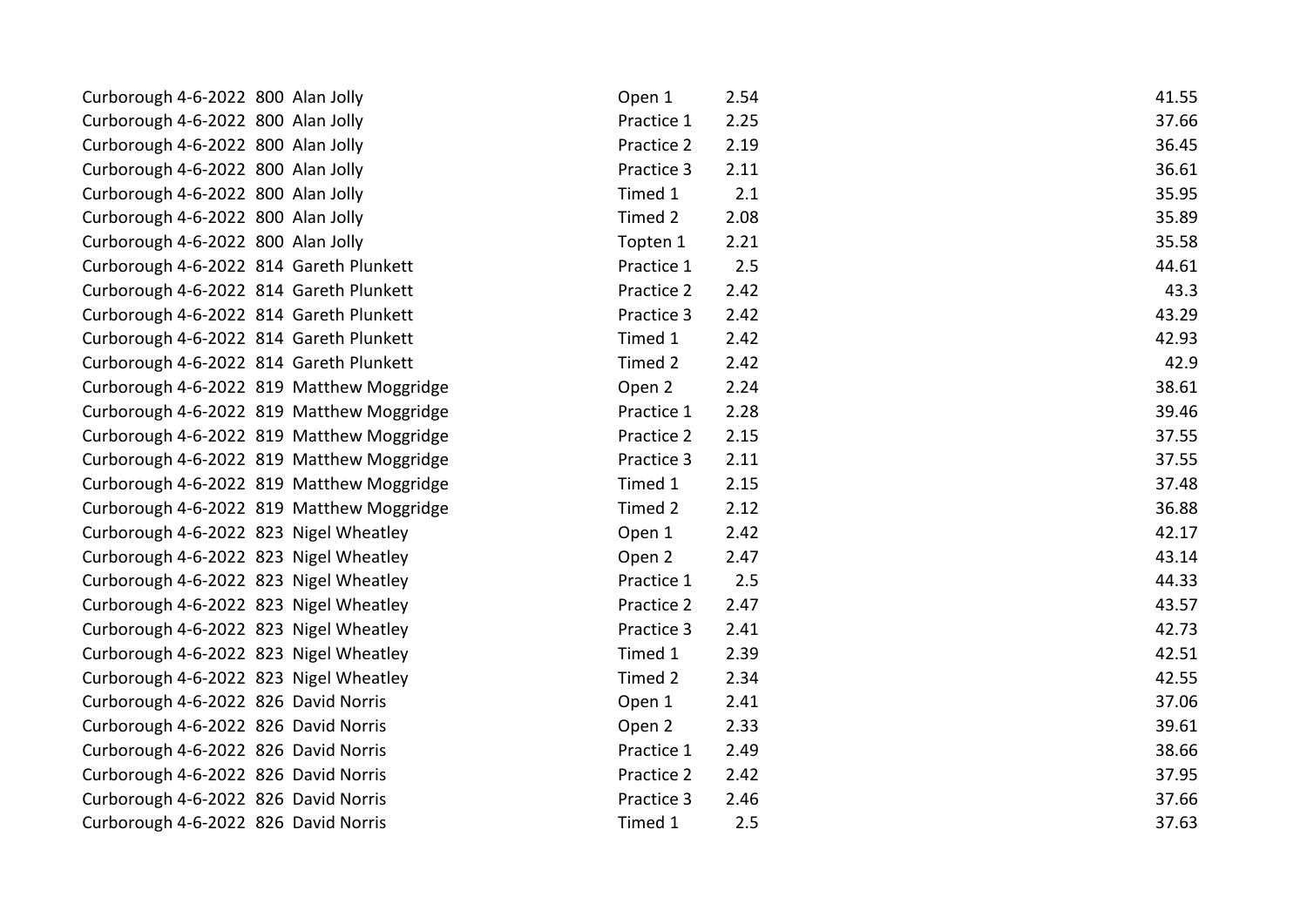| Curborough 4-6-2022 826 David Norris   | Timed 2    | 2.48 | 37.06 |
|----------------------------------------|------------|------|-------|
| Curborough 4-6-2022 828 Len Vincent    | Open 1     | 2.26 | 40.11 |
| Curborough 4-6-2022 828 Len Vincent    | Practice 1 | 2.3  | 40.97 |
| Curborough 4-6-2022 828 Len Vincent    | Practice 2 | 2.28 | 39.87 |
| Curborough 4-6-2022 828 Len Vincent    | Practice 3 | 2.29 | 39.1  |
| Curborough 4-6-2022 828 Len Vincent    | Timed 1    | 2.26 | 39.69 |
| Curborough 4-6-2022 828 Len Vincent    | Timed 2    | 2.24 | 38.52 |
| Curborough 4-6-2022 830 Stephen Butler | Open 1     | 2.25 | 36.01 |
| Curborough 4-6-2022 830 Stephen Butler | Practice 1 | 2.38 | 42.32 |
| Curborough 4-6-2022 830 Stephen Butler | Practice 2 | 2.22 | 40.55 |
| Curborough 4-6-2022 830 Stephen Butler | Practice 3 | 2.29 | 39.71 |
| Curborough 4-6-2022 830 Stephen Butler | Timed 1    | 2.24 | 39.55 |
| Curborough 4-6-2022 830 Stephen Butler | Timed 2    | 2.21 | 38.95 |
| Curborough 4-6-2022 850 Alison Self    | Practice 1 | 2.6  | 45.99 |
| Curborough 4-6-2022 850 Alison Self    | Practice 2 | 2.56 | 45.98 |
| Curborough 4-6-2022 850 Alison Self    | Practice 3 | 2.6  | 44.88 |
| Curborough 4-6-2022 850 Alison Self    | Timed 1    | 2.68 | 43.85 |
| Curborough 4-6-2022 850 Alison Self    | Timed 2    | 2.57 | 43.53 |
| Curborough 4-6-2022 871 Mark Williams  | Open 1     | 2.23 | 37.32 |
| Curborough 4-6-2022 871 Mark Williams  | Open 2     | 4.06 | 41.51 |
| Curborough 4-6-2022 871 Mark Williams  | Practice 1 | 2.19 | 38.38 |
| Curborough 4-6-2022 871 Mark Williams  | Practice 2 | 2.22 | 37.37 |
| Curborough 4-6-2022 871 Mark Williams  | Practice 3 | 2.29 | 37.16 |
| Curborough 4-6-2022 871 Mark Williams  | Timed 1    | 2.18 | 37.42 |
| Curborough 4-6-2022 871 Mark Williams  | Timed 2    | 2.21 | 36.64 |
| Curborough 4-6-2022 878 Neil Tamlin    | Open 1     | 2.82 | 42.1  |
| Curborough 4-6-2022 878 Neil Tamlin    | Open 2     | 3.28 | 42.83 |
| Curborough 4-6-2022 878 Neil Tamlin    | Practice 1 | 3    | 45.61 |
| Curborough 4-6-2022 878 Neil Tamlin    | Practice 2 | 4.5  | 46.19 |
| Curborough 4-6-2022 878 Neil Tamlin    | Practice 3 | 3.08 | 42.62 |
| Curborough 4-6-2022 878 Neil Tamlin    | Timed 1    | 4.58 | 45.53 |